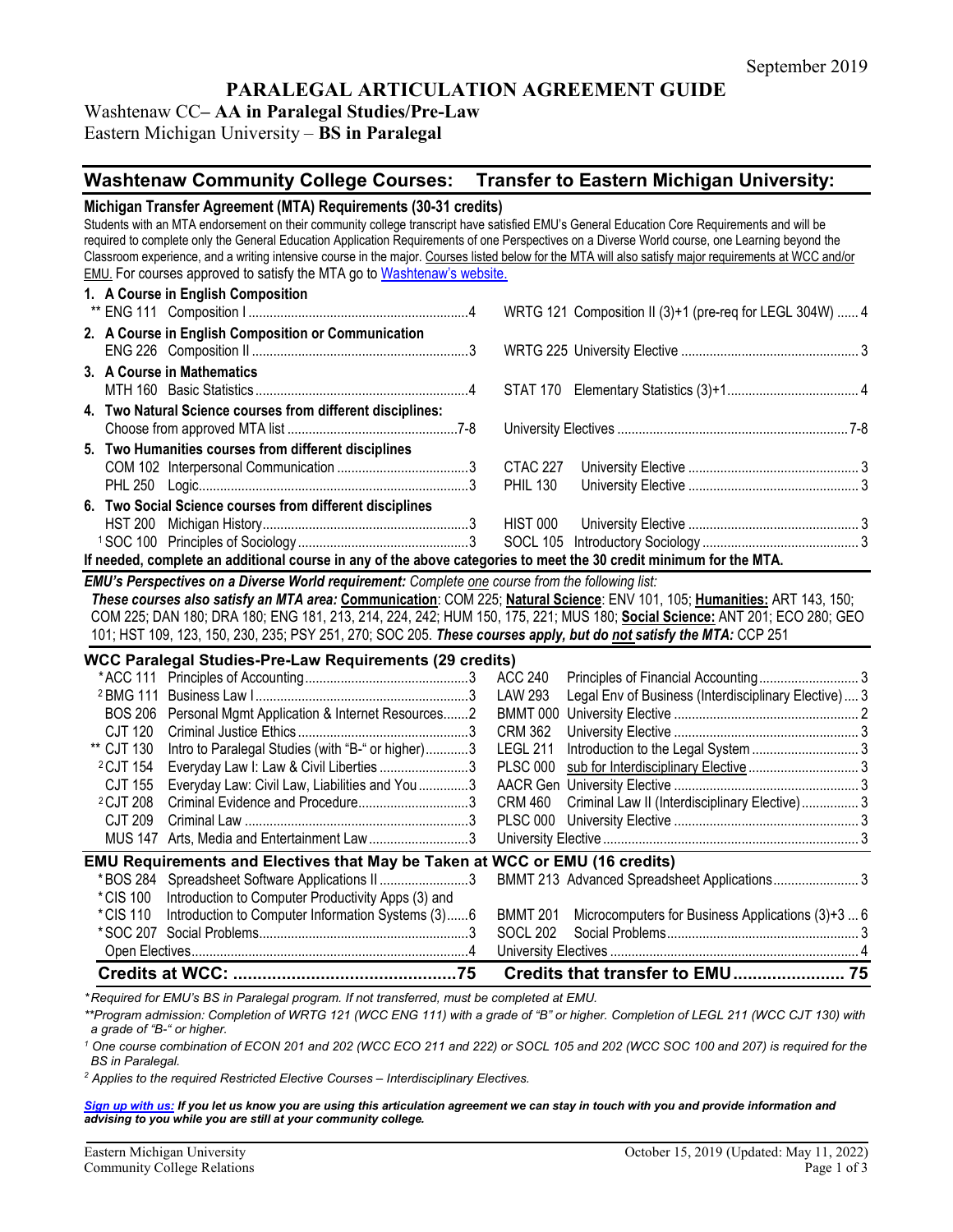# **PARALEGAL ARTICULATION AGREEMENT GUIDE**

Washtenaw CC**– AA in Paralegal Studies/Pre-Law** Eastern Michigan University – **BS in Paralegal**

# **Completion of the BS in Paralegal at EMU**

#### **Major Requirements (45 credits)**

#### **Required Courses (30 credits)**

|                 | LEGL 212 Law Office Administration and Technology  3              |  |
|-----------------|-------------------------------------------------------------------|--|
|                 | <sup>1,2</sup> LEGL 304W Legal Writing, Research and Analysis I 3 |  |
|                 | LEGL 305 Adv Legal Writing, Research, and Analysis II 3           |  |
|                 |                                                                   |  |
| <b>LEGL 313</b> |                                                                   |  |
| <b>LEGL 400</b> | Adv Legal Writing, Research & Analysis III  3                     |  |
| LEGL 404        | Court Rules, Forms and Drafting Contracts 3                       |  |
| <b>LEGL 405</b> | Civil Litigation, Investigation and Procedure I 3                 |  |
| LEGL 406        | Civil Litigation, Investigation and Procedure II 3                |  |
|                 |                                                                   |  |

#### **Business & Information Processing (6 credits)**

| BMMT 496 Records Administration Using Database3   |
|---------------------------------------------------|
| LEGL 396 Electronically Stored Info & eDiscovery3 |

#### **Restricted Electives (9 credits)**

| <b>LEGL 300</b> | Marijuana Law (3)                    |
|-----------------|--------------------------------------|
| <b>LEGL 315</b> | Land Transaction and Real Estate (3) |
| LEGL 318        | Women and the Law (3)                |
| <b>LEGL 320</b> | Cyber Law and Compliance (3)         |
|                 | LEGL 379 Special Topics (3)          |
|                 | LEGL 415 Bankruptcy Law (3)          |
|                 | 3LEGL 416L4 Paralegal Capstone (3-6) |
|                 | LEGL 479 Special Topics (3)          |
|                 |                                      |

*1 Program admission requirement: Completion of LEGL 304W with a grade of "C+" or higher*

*2 Satisfies EMU's Writing Intensive requirement.*

*3 Satisfies EMU's Learning Beyond the Classroom requirement.* 

**Note:** This agreement is intended for WCC students pursuing their first bachelor degree at EMU. Prospective post bachelor degree students for Paralegal at EMU should contact EMU before enrolling for courses at WCC to see which courses from their first degree may apply to the program at EMU.

**Note:** LEGL 488L4 is a 150-hour internship that must be completed at EMU Legal Resource Center.